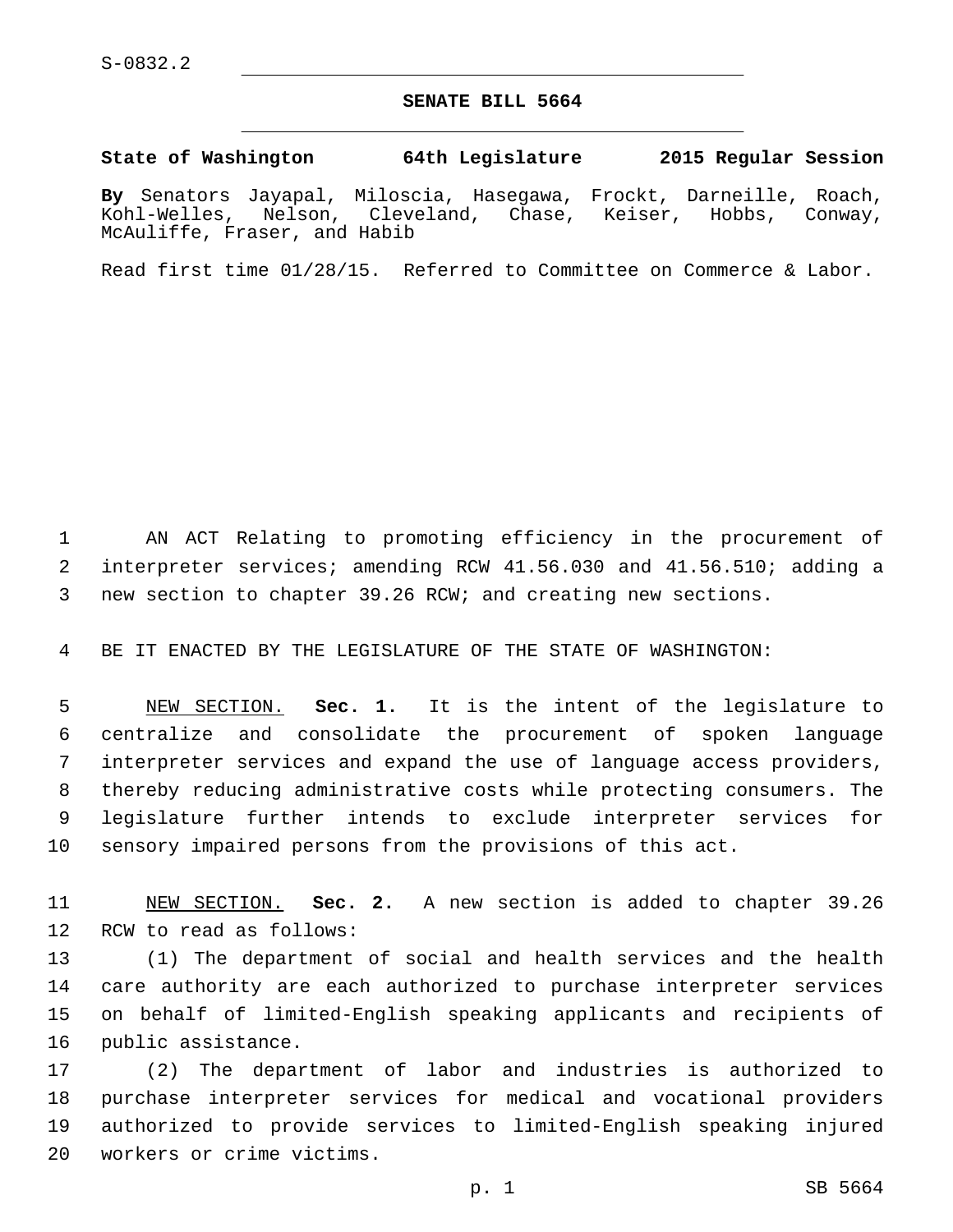(3) No later than September 1, 2016, the department of social and health services, the health care authority, and the department of labor and industries must purchase spoken language interpreter services directly from language access providers, or through contracts with scheduling and coordinating delivery organizations, or both. Each department must have at least one contract with an entity that provides interpreter services exclusively through telephonic and 8 video remote technologies.

 (4) By September 1, 2016, the department of enterprise services must develop and implement a model that all state agencies must use to procure spoken language interpreter services by purchasing directly from language access providers or through contracts with scheduling and coordinating entities, or both. The department must have at least one contract with an entity that provides interpreter services through telephonic and video remote technologies. If the department of enterprise services determines it is more cost effective or efficient, it may jointly purchase these services with the department of social and health services, the health care authority, and the department of labor and industries as provided in subsection (3) of this section. The department of social and health services, the health care authority, and the department of labor and industries have the authority to procure interpreters through the department of enterprise services if the demand for spoken language interpreters cannot be met through their respective contracts.

 (5) All language access providers procured under this section must be certified or authorized by the state, or be nationally certified by the certification commission for health care interpreters or the national board for certification of medical interpreters. When a nationally certified, state-certified, or authorized language access provider is not available, a state agency is authorized to contract with a spoken language interpreter with other certifications or qualifications deemed to meet state standards. Nothing in this subsection precludes providing interpretive services through state employees or employees of medical 35 or vocational providers.

 (6) Nothing in this section is intended to address how state agencies procure interpreters for sensory-impaired persons.

 (7) For purposes of this section, "state agency" means any state office or activity of the executive branch of state government, including state agencies, departments, offices, divisions, boards,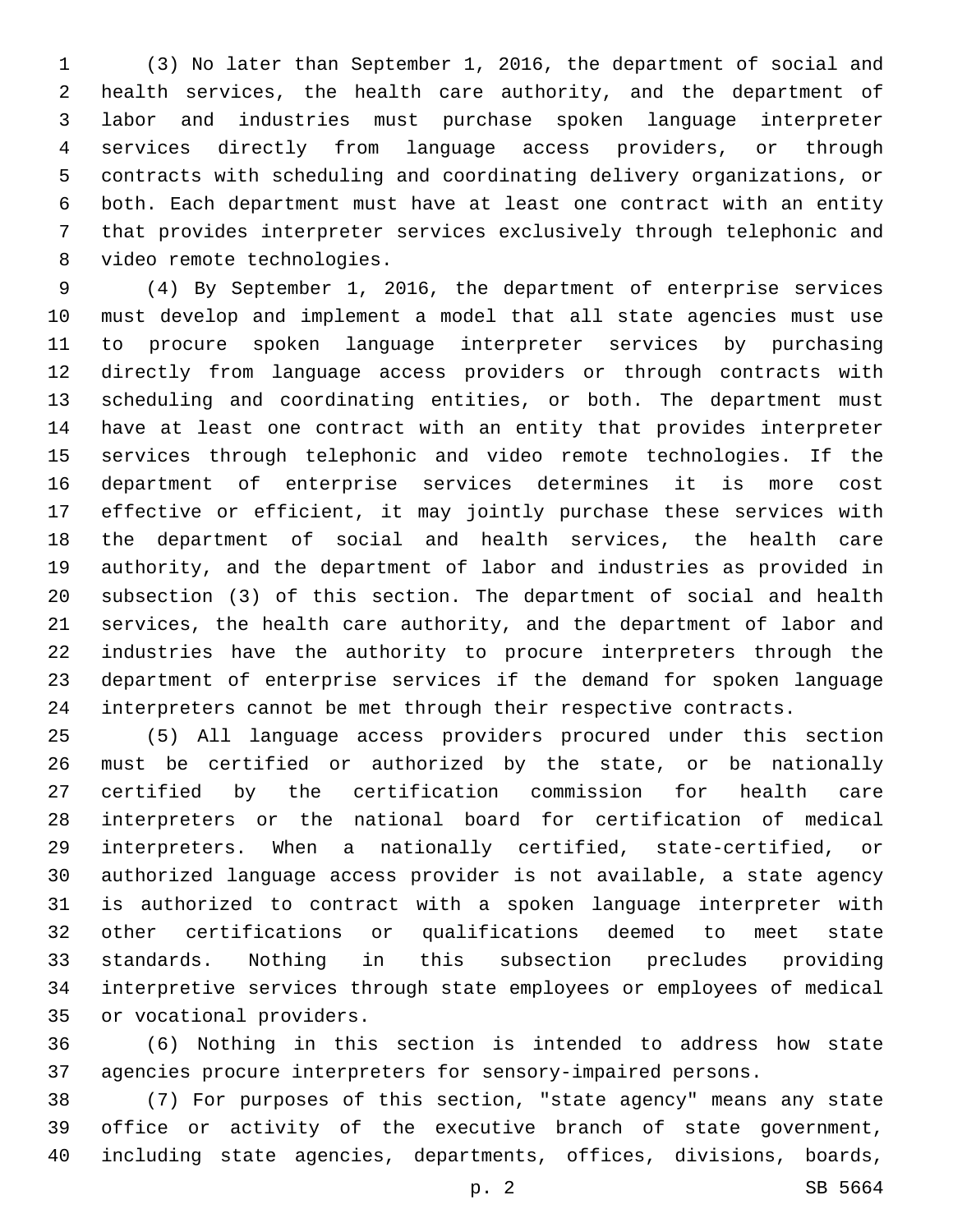commissions, and correctional and other types of institutions, but excludes institutions of higher education as defined in RCW 28B.10.016, the school for the blind, and the center for childhood 4 deafness and hearing loss.

 (8) The department of social and health services, the health care authority, the department of labor and industries, and the department of enterprise services may not impose reimbursement rates or obligations established through collective bargaining under RCW 41.56.510 in contracts with entities that do not provide interpreter services through language access providers as defined in RCW  $11 \quad 41.56.030(10)$ .

 **Sec. 3.** RCW 41.56.030 and 2011 1st sp.s. c 21 s 11 are each 13 amended to read as follows:

14 As used in this chapter:

 (1) "Adult family home provider" means a provider as defined in RCW 70.128.010 who receives payments from the medicaid and state-17 funded long-term care programs.

 (2) "Bargaining representative" means any lawful organization which has as one of its primary purposes the representation of employees in their employment relations with employers.

 (3) "Child care subsidy" means a payment from the state through a 22 child care subsidy program established pursuant to RCW 74.12.340 ((or 23 74.08A.340)), 45 C.F.R. Sec. 98.1 through 98.17, or any successor 24 program.

 (4) "Collective bargaining" means the performance of the mutual obligations of the public employer and the exclusive bargaining representative to meet at reasonable times, to confer and negotiate in good faith, and to execute a written agreement with respect to grievance procedures and collective negotiations on personnel matters, including wages, hours and working conditions, which may be peculiar to an appropriate bargaining unit of such public employer, except that by such obligation neither party shall be compelled to agree to a proposal or be required to make a concession unless 34 otherwise provided in this chapter.

 (5) "Commission" means the public employment relations commission.36

 (6) "Executive director" means the executive director of the commission.38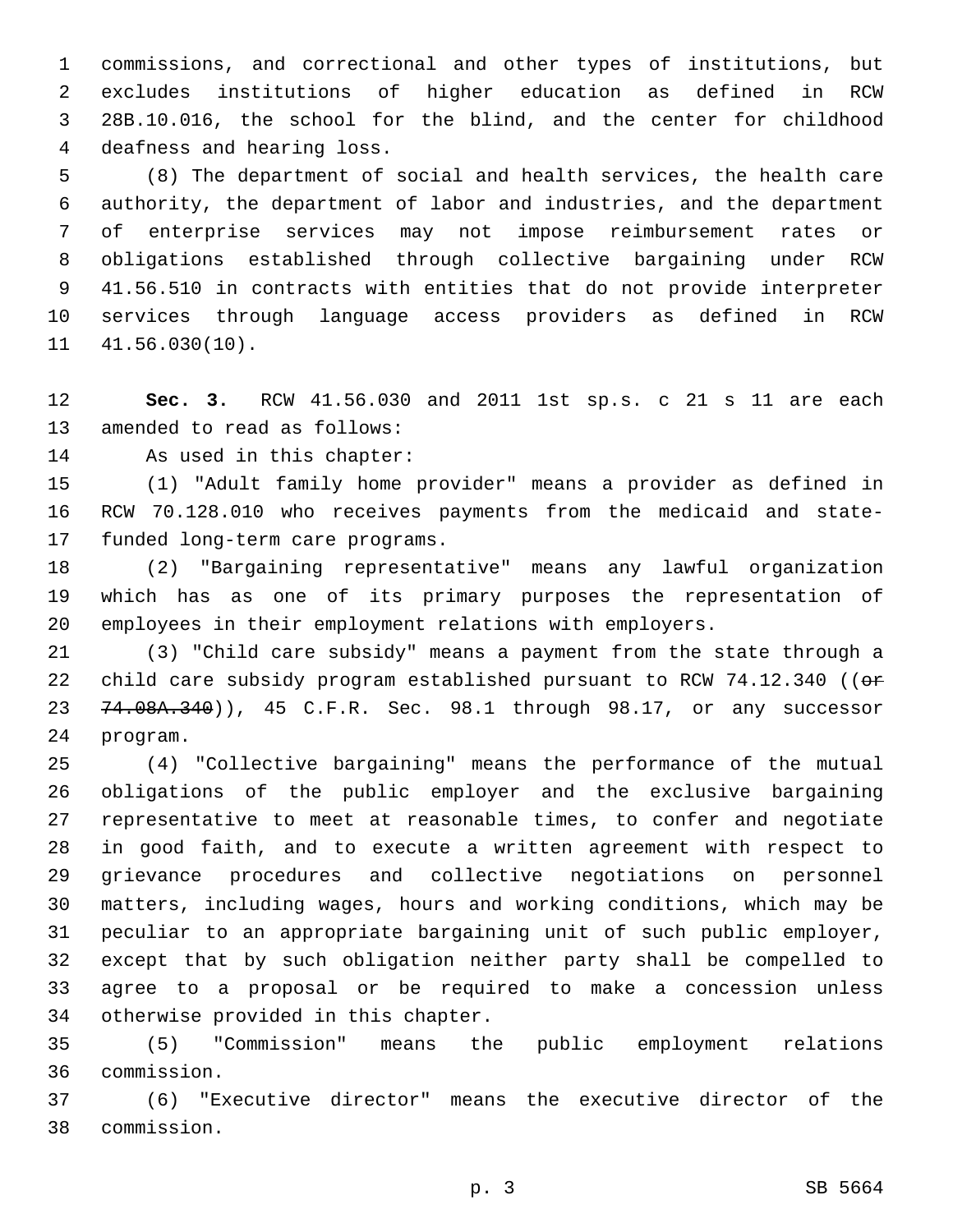(7) "Family child care provider" means a person who: (a) Provides regularly scheduled care for a child or children in the home of the provider or in the home of the child or children for periods of less than twenty-four hours or, if necessary due to the nature of the parent's work, for periods equal to or greater than twenty-four hours; (b) receives child care subsidies; and (c) is either licensed by the state under RCW 74.15.030 or is exempt from licensing under 8 chapter 74.15 RCW.

 (8) "Individual provider" means an individual provider as defined 10 in RCW 74.39A.240 $((+4))$   $(3)$  who, solely for the purposes of collective bargaining, is a public employee as provided in RCW 12 74.39A.270.

 (9) "Institution of higher education" means the University of Washington, Washington State University, Central Washington University, Eastern Washington University, Western Washington University, The Evergreen State College, and the various state 17 community colleges.

 (10)(a) "Language access provider" means any independent 19 contractor who provides spoken language interpreter services ((for department of social and health services appointments or medicaid enrollee appointments, or provided these services on or after January 1, 2009, and before June 10, 2010, whether paid by a broker, language 23 access agency, or the department)), whether paid by a language access 24 agency, broker, or the respective department: (i) For department of social and health services appointments or medicaid enrollee 26 appointments, or who provided these services on or after January 1, 2009, and before June 10, 2010; (ii) for department of labor and 28 industries authorized medical and vocational providers, or who provided these services on or after January 1, 2014, and before the effective date of this section; or (iii) for state agencies, or who provided these services on or after January 1, 2014, and before the 32 effective date of this section.

 (b) "Language access provider" does not mean an owner, manager, or employee of a broker or a language access agency.

 (11) "Public employee" means any employee of a public employer except any person (a) elected by popular vote, or (b) appointed to office pursuant to statute, ordinance or resolution for a specified term of office as a member of a multimember board, commission, or committee, whether appointed by the executive head or body of the public employer, or (c) whose duties as deputy, administrative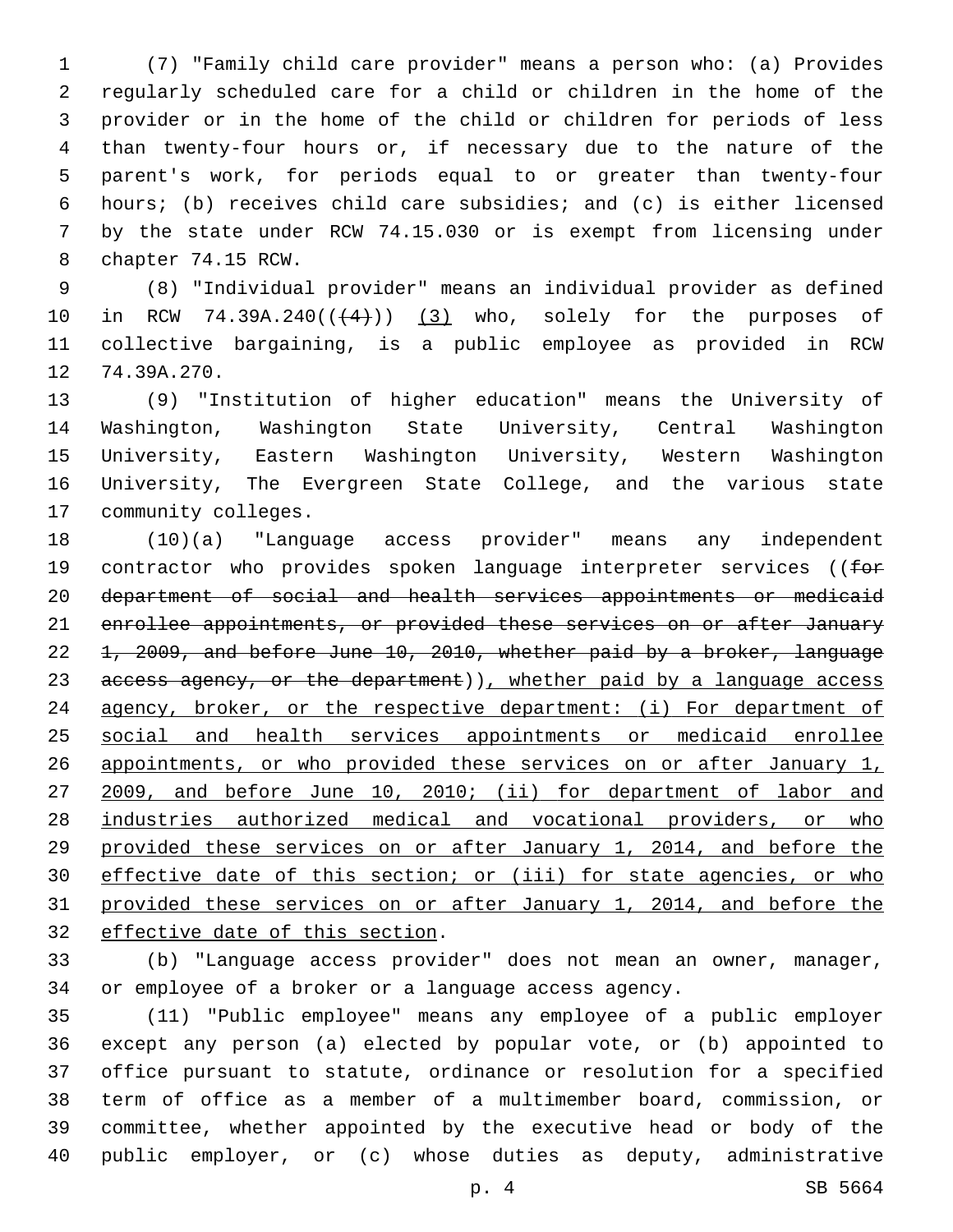assistant or secretary necessarily imply a confidential relationship to (i) the executive head or body of the applicable bargaining unit, or (ii) any person elected by popular vote, or (iii) any person appointed to office pursuant to statute, ordinance or resolution for a specified term of office as a member of a multimember board, commission, or committee, whether appointed by the executive head or body of the public employer, or (d) who is a court commissioner or a court magistrate of superior court, district court, or a department of a district court organized under chapter 3.46 RCW, or (e) who is a personal assistant to a district court judge, superior court judge, or court commissioner. For the purpose of (e) of this subsection, no more than one assistant for each judge or commissioner may be 13 excluded from a bargaining unit.

 (12) "Public employer" means any officer, board, commission, council, or other person or body acting on behalf of any public body governed by this chapter, or any subdivision of such public body. For the purposes of this section, the public employer of district court or superior court employees for wage-related matters is the respective county legislative authority, or person or body acting on behalf of the legislative authority, and the public employer for nonwage-related matters is the judge or judge's designee of the 22 respective district court or superior court.

 (13) "Uniformed personnel" means: (a) Law enforcement officers as defined in RCW 41.26.030 employed by the governing body of any city or town with a population of two thousand five hundred or more and law enforcement officers employed by the governing body of any county with a population of ten thousand or more; (b) correctional employees who are uniformed and nonuniformed, commissioned and noncommissioned security personnel employed in a jail as defined in RCW 70.48.020(9), by a county with a population of seventy thousand or more, and who are trained for and charged with the responsibility of controlling and maintaining custody of inmates in the jail and safeguarding inmates from other inmates; (c) general authority Washington peace officers as defined in RCW 10.93.020 employed by a port district in a county with a population of one million or more; (d) security forces established under RCW 43.52.520; (e) firefighters as that term is defined in RCW 41.26.030; (f) employees of a port district in a county with a population of one million or more whose duties include crash fire rescue or other firefighting duties; (g) employees of fire departments of public employers who dispatch exclusively either fire

p. 5 SB 5664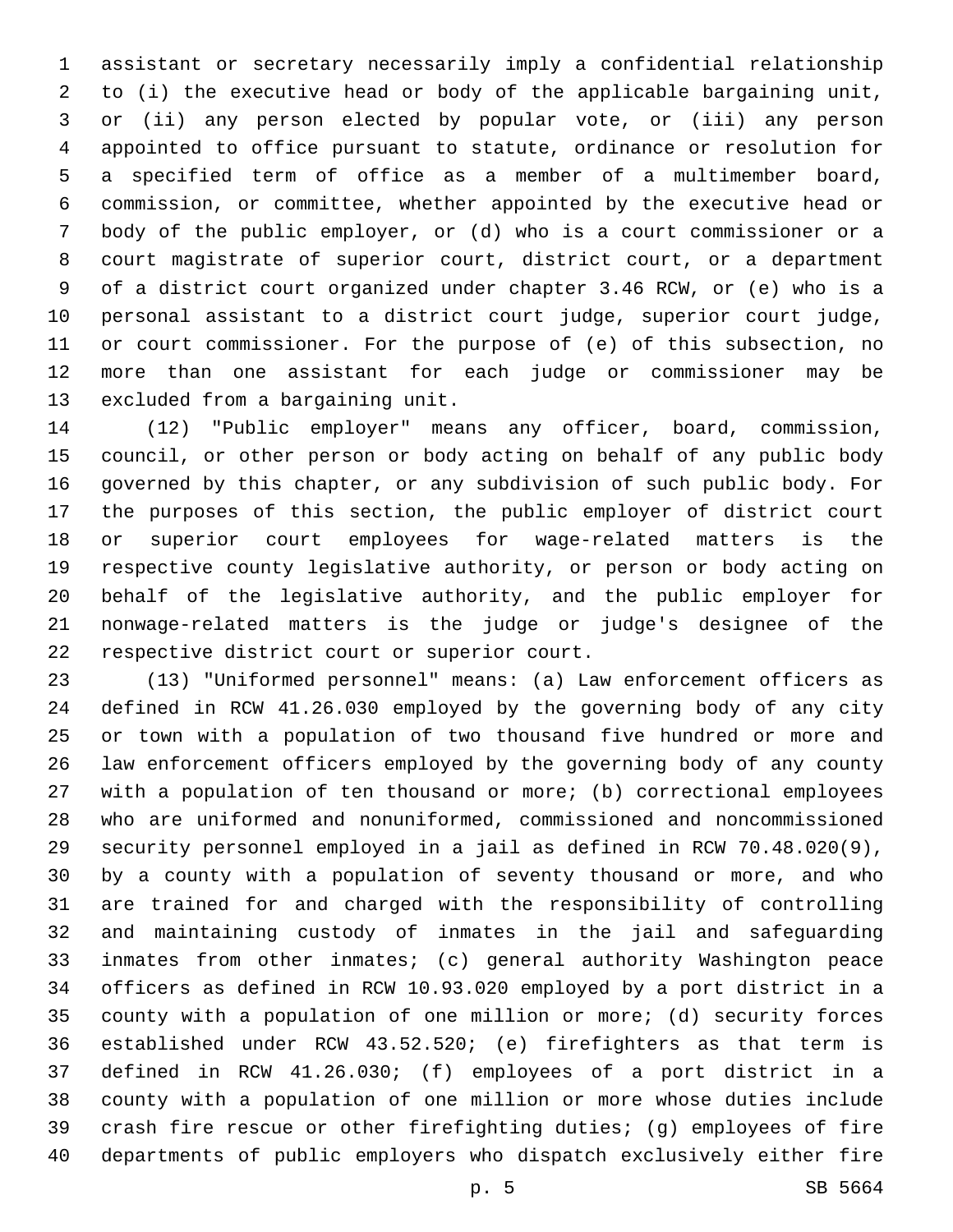or emergency medical services, or both; or (h) employees in the several classes of advanced life support technicians, as defined in RCW 18.71.200, who are employed by a public employer.

 **Sec. 4.** RCW 41.56.510 and 2010 c 296 s 2 are each amended to 5 read as follows:

 (1) In addition to the entities listed in RCW 41.56.020, this chapter applies to the governor with respect to language access providers. Solely for the purposes of collective bargaining and as expressly limited under subsections (2) and (3) of this section, the governor is the public employer of language access providers who, solely for the purposes of collective bargaining, are public employees. The governor or the governor's designee shall represent 13 the public employer for bargaining purposes.

 (2) There shall be collective bargaining, as defined in RCW 41.56.030, between the governor and language access providers, except 16 as follows:

 (a) ((A statewide unit of all language access providers is)) The 18 only language access provider units appropriate for purposes of 19 collective bargaining under RCW 41.56.060 are:

 (i) A statewide unit for language access providers who provide spoken language interpreter services for department of social and 22 health services appointments, or medicaid enrollee appointments;

 (ii) A statewide unit for language access providers who provide spoken language interpreter services for injured workers or crime victims receiving benefits from the department of labor and 26 industries; and

 (iii) A statewide unit for language access providers who provide spoken language interpreter services for any state agency through the 29 department of enterprise services, excluding language access providers included in (a)(i) and (ii) of this subsection;

 (b) The exclusive bargaining representatives of language access 32 providers in the units specified in (a) of this subsection shall be 33 the representatives chosen in ((an)) elections conducted pursuant to 34 RCW 41.56.070.

 Bargaining authorization cards furnished as the showing of interest in support of any representation petition or motion for intervention filed under this section are exempt from disclosure under chapter 42.56 RCW. The public employment relations commission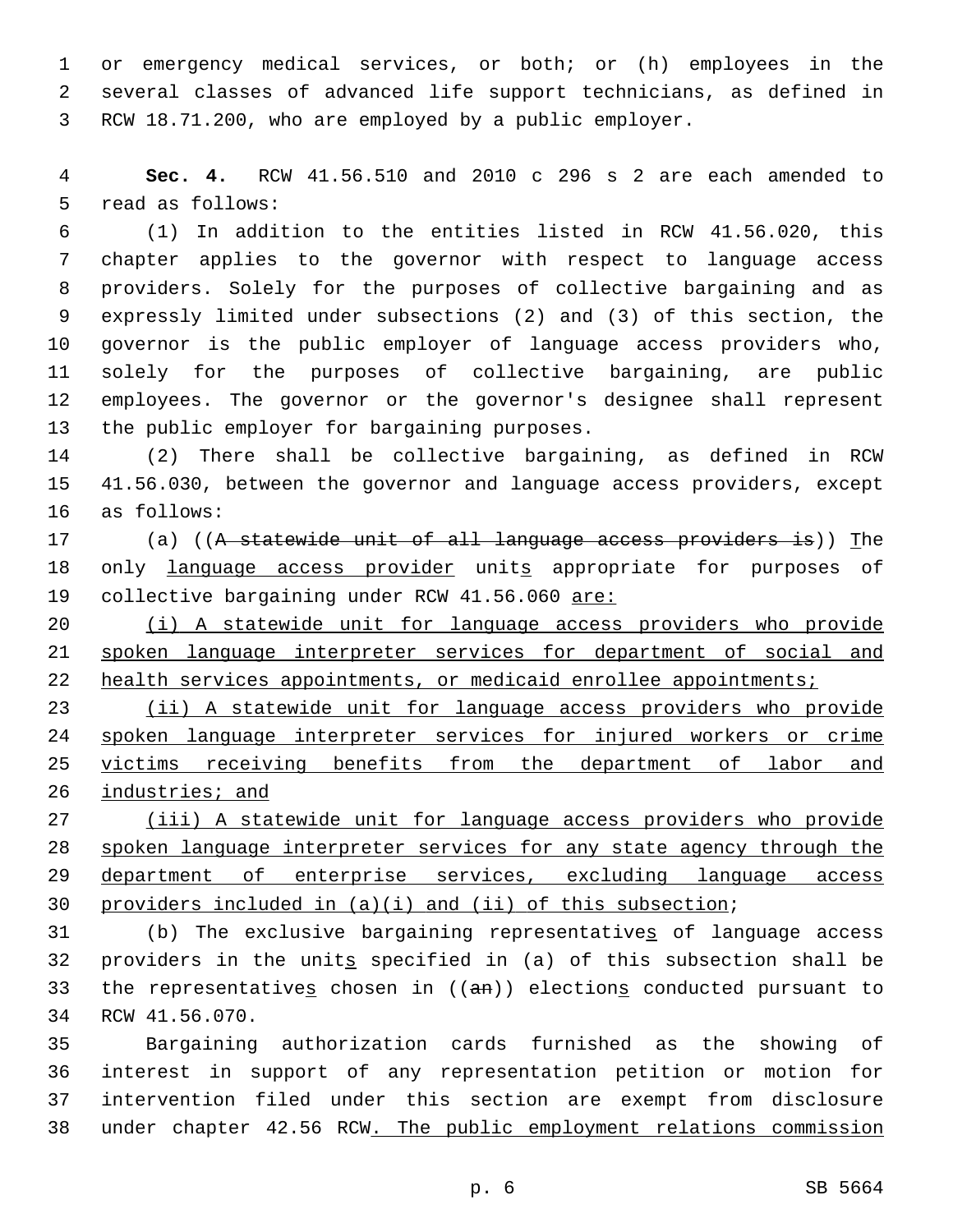may not certify any bargaining unit under subsection (2)(a)(ii) and

2 (iii) of this section before January 1, 2016;

 (c) Notwithstanding the definition of "collective bargaining" in RCW 41.56.030(4), the scope of collective bargaining for language access providers under this section is limited solely to: (i) Economic compensation, such as the manner and rate of payments; (ii) professional development and training; (iii) labor-management committees; and (iv) grievance procedures. Retirement benefits are not subject to collective bargaining. By such obligation neither party may be compelled to agree to a proposal or be required to make a concession unless otherwise provided in this chapter;

 (d) In addition to the entities listed in the mediation and interest arbitration provisions of RCW 41.56.430 through 41.56.470 and 41.56.480, the provisions apply to the governor or the governor's designee and the exclusive bargaining representative of language 16 access providers, except that:

 (i) In addition to the factors to be taken into consideration by an interest arbitration panel under RCW 41.56.465, the panel shall consider the financial ability of the state to pay for the compensation and benefit provisions of a collective bargaining 21 agreement;

 (ii) The decision of the arbitration panel is not binding on the legislature and, if the legislature does not approve the request for funds necessary to implement the compensation and benefit provisions of the arbitrated collective bargaining agreement, the decision is not binding on the state;

27 (e) Language access providers do not have the right to strike;

 (f) If a single employee organization is the exclusive bargaining representative for two or more units, upon petition by the employee organization, the units may be consolidated into a single larger unit if the public employment relations commission considers the larger unit to be appropriate. If consolidation is appropriate, the public 33 employment relations commission shall certify the employee organization as the exclusive bargaining representative of the new 35 <u>unit;</u>

 (g) If a single employee organization is the exclusive bargaining representative for two or more bargaining units, the governor and the employee organization may agree to negotiate a single collective bargaining agreement for all of the bargaining units that the 40 employee organization represents.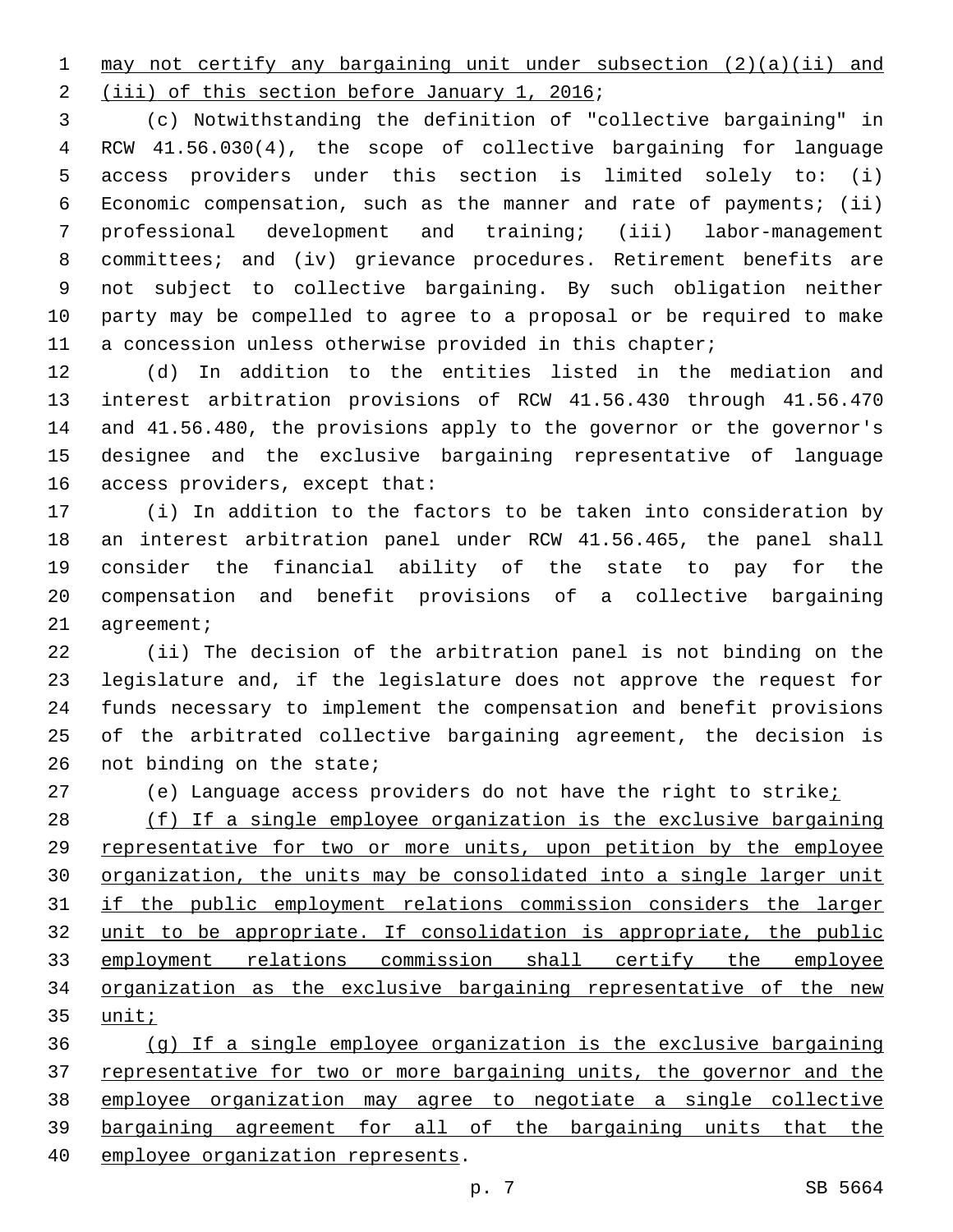(3) Language access providers who are public employees solely for the purposes of collective bargaining under subsection (1) of this section are not, for that reason, employees of the state for any other purpose. This section applies only to the governance of the collective bargaining relationship between the employer and language access providers as provided in subsections (1) and (2) of this 7 section.

 (4) Each party with whom the department of social and health services, the department of labor and industries, and the department 10 of enterprise services contracts for language access services and each of their subcontractors shall provide to the respective department an accurate list of language access providers, as defined in RCW 41.56.030, including their names, addresses, and other contact information, annually by January 30th, except that initially the 15 lists must be provided within thirty days of ((June 10, 2010)) the 16 effective date of this section. The departments shall, upon request, provide a list of all language access providers, including their names, addresses, and other contact information, to a labor union 19 seeking to represent language access providers.

 (5) If a language access provider cannot be procured through a bargaining unit, a state agency is authorized to contract with any spoken language interpreter provider.

23  $(6)$  This section does not create or modify:

24 (a) The ((department's)) obligation of any state agency to comply 25 with  $((the))$  federal statutes and regulations; and

 (b) The legislature's right to make programmatic modifications to 27 the delivery of state services under chapter 74.04 or 39.26 RCW or 28 Title 51 RCW. The governor may not enter into, extend, or renew any agreement under this chapter that does not expressly reserve the 30 legislative rights described in this subsection.

31 ( $(\overline{6})$ ) (7) Upon meeting the requirements of subsection ( $(\overline{7})$ )  $(8)$  of this section, the governor must submit, as a part of the proposed biennial or supplemental operating budget submitted to the legislature under RCW 43.88.030, a request for funds necessary to implement the compensation and benefit provisions of a collective bargaining agreement entered into under this section or for 37 legislation necessary to implement the agreement.

38  $((+7+))$   $(8)$  A request for funds necessary to implement the compensation and benefit provisions of a collective bargaining

p. 8 SB 5664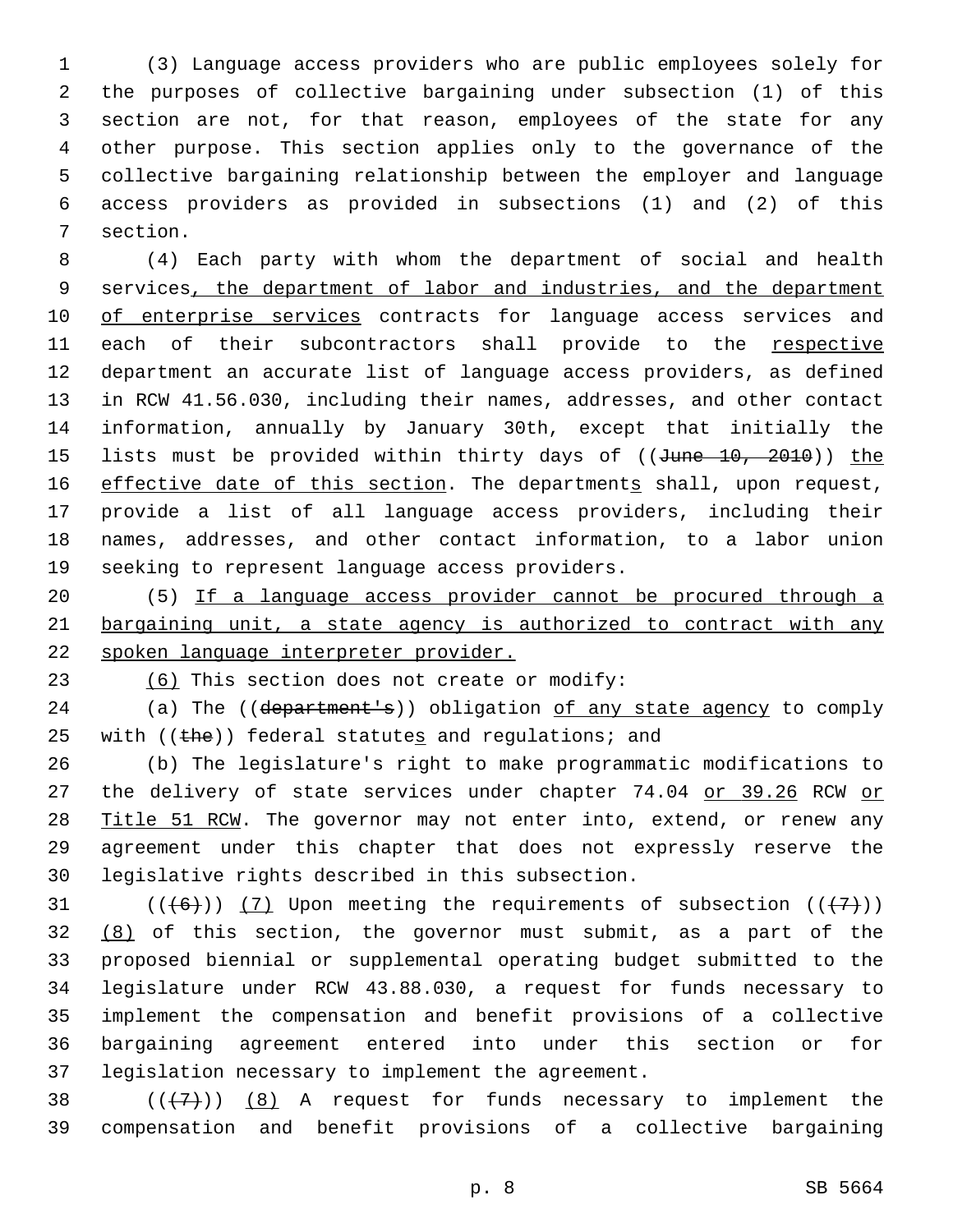agreement entered into under this section may not be submitted by the governor to the legislature unless the request has been:

 (a) Submitted to the director of financial management by October 1st prior to the legislative session at which the requests are to be considered, except that, for initial negotiations under this section, the request may not be submitted before July 1, 2011; and

 (b) Certified by the director of financial management as financially feasible for the state or reflective of a binding decision of an arbitration panel reached under subsection (2)(d) of 10 this section.

 $((+8))$  (9) The legislature must approve or reject the submission of the request for funds as a whole. If the legislature rejects or fails to act on the submission, any collective bargaining agreement must be reopened for the sole purpose of renegotiating the funds 15 necessary to implement the agreement.

 $((+9))$  (10) If, after the compensation and benefit provisions of an agreement are approved by the legislature, a significant revenue shortfall occurs resulting in reduced appropriations, as declared by proclamation of the governor or by resolution of the legislature, both parties shall immediately enter into collective bargaining for a mutually agreed upon modification of the agreement.

  $((+10))$   $(11)$  After the expiration date of any collective bargaining agreement entered into under this section, all of the terms and conditions specified in the agreement remain in effect until the effective date of a subsequent agreement, not to exceed one year from the expiration date stated in the agreement.

 (( $(11)$ )) (12) In enacting this section, the legislature intends to provide state action immunity under federal and state antitrust laws for the joint activities of language access providers and their exclusive bargaining representative to the extent the activities are 31 authorized by this chapter.

 NEW SECTION. **Sec. 5.** If any part of this act is found to be in conflict with federal requirements that are a prescribed condition to the allocation of federal funds to the state, the conflicting part of this act is inoperative solely to the extent of the conflict and with respect to the agencies directly affected, and this finding does not affect the operation of the remainder of this act in its application to the agencies concerned. Rules adopted under this act must meet